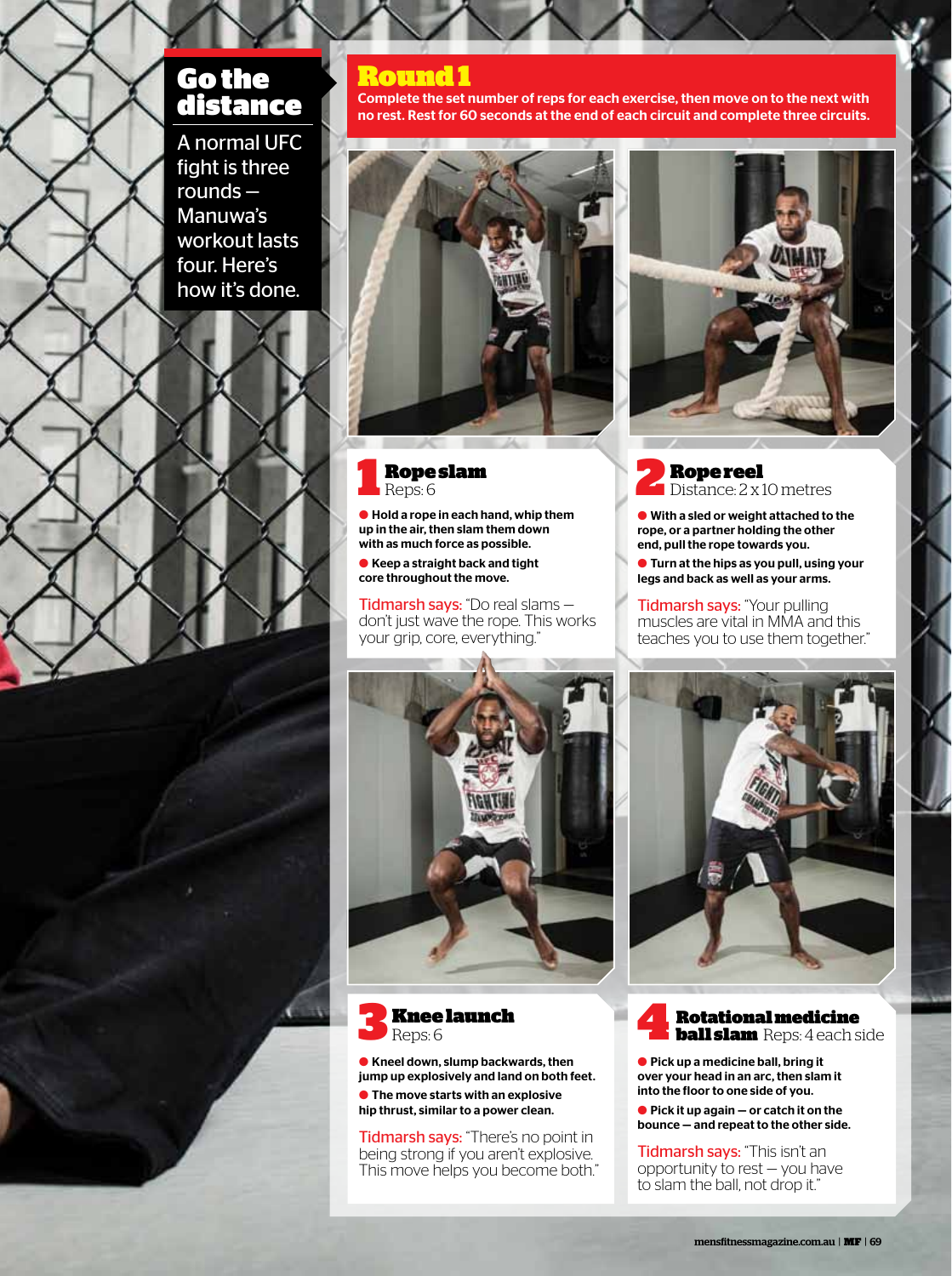### Round 2

Complete the set number of reps for each exercise, then move on to the next with no rest. Rest for 60 seconds at the end of each full circuit and complete four circuits.







 $\bullet$  Jam a barbell into a corner, a weight plate or something that will keep it steady, then hold it in one hand. **Jammer press**<br>Reps: 6 each side

 $\bullet$  Bend slightly at your knees, then drive up and push it upwards using your momentum to get it overhead.

#### Tidmarsh says: "A good punch uses your legs and hips, not just your arm. This move mimics that power transfer."

**A**



**IF FIGHTING** 

**GentDIT** 



l Put one foot in a TRX and let it trail behind you, bending the other leg into a lunge position. Lean slightly forward to help your balance.

 $\bullet$  Straighten up and bring your suspended leg up with your knee in front of you.

Tidmarsh says: "You need a lot of unilateral leg strength in the Octagon for wrestling shots and punching."

70 | MF | JUNE